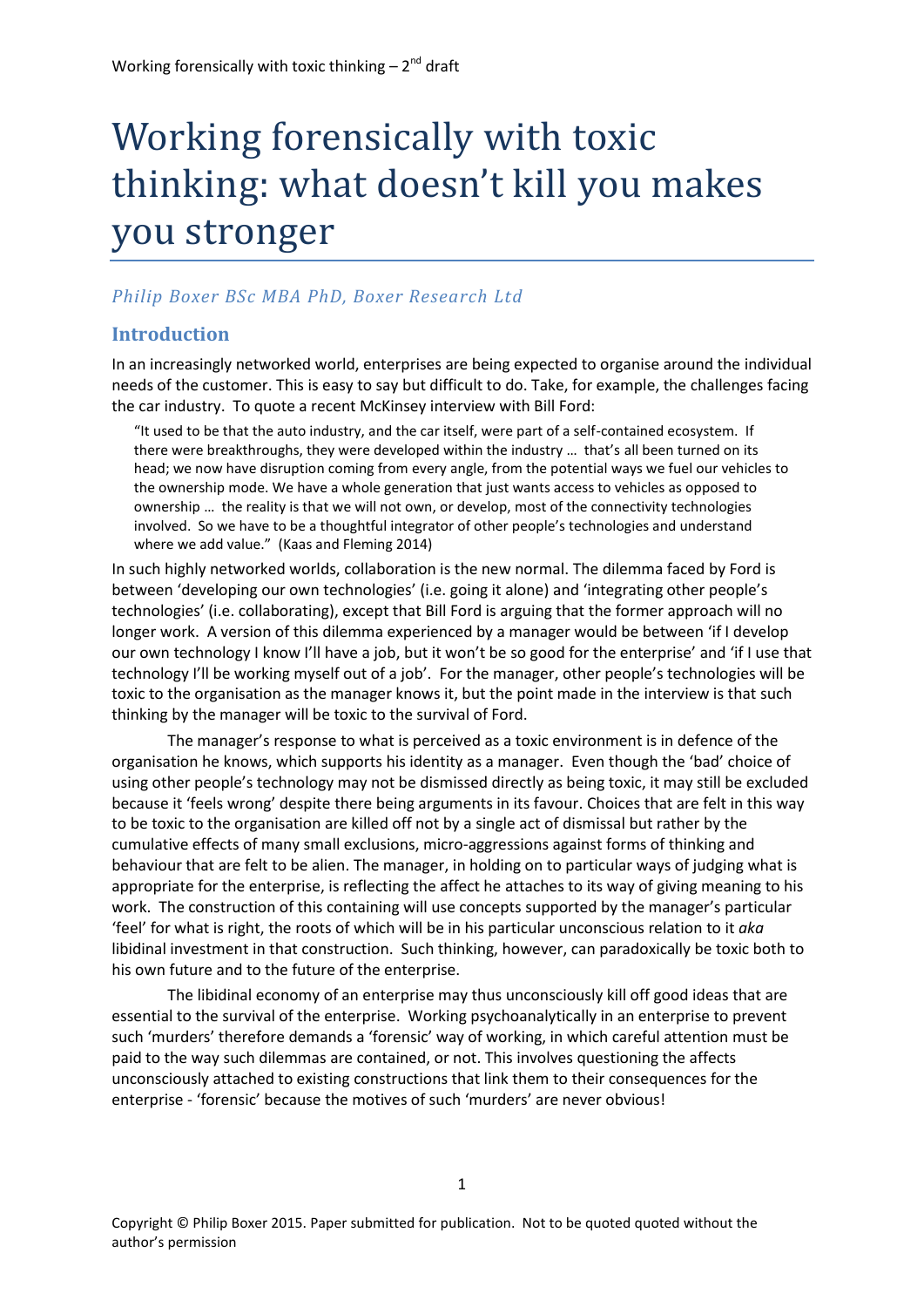The paper explores the difficulties encountered in challenging existing libidinal investment in particular ways of organising – the libidinal economy of an enterprise. To do this, it examines an example of an enterprise that stood accused of toxic thinking, in this case of institutional racism.

## **The example of Institutional Racism**

In the 1999 MacPherson inquiry into the murder of Stephen Lawrence, the UK's Metropolitan Police Service (MPS) were described as 'institutionally racist'. This was taken to mean that racist behaviour was built into the way the enterprise operated<sup>1</sup>. Definitions from various sources were:

"The collective failure of an organisation to provide an appropriate and professional service to people because of their colour, culture, or ethnic origin. It can be seen or detected in processes, attitudes and behaviour which amount to discrimination through unwitting prejudice, ignorance, thoughtlessness and racist stereotyping which disadvantage minority ethnic people." The MacPherson report

"Institutional racism is that which, covertly or overtly, resides in the policies, procedures, operations and culture of public or private institutions - reinforcing individual prejudices and being reinforced by them in turn." A. Sivanandan, Director, Institute of Race Relations

"If racist consequences accrue to institutional laws, customs or practices, that institution is racist whether or not the individuals maintaining those practices have racial intentions." The Commission for Racial Equality (CRE)

To quote Bourne [\(Bourne 2001\)](#page-8-1) p17, "in the case of MacPherson's definition, while he correctly identifies an organisation's collective failure as the crux of the problem, he fails to locate such failure in the structure, workings and culture of an organisation, which includes not only processes, behaviour, policies, practices and procedures, but also the organic relationship between them and the dynamics that that throws up [as does Sivanandan's definition]<sup>2</sup>. Instead, he attributes this collective failure, in part, to people's attitudes and behaviour. And, by going on to use words like `unwitting prejudice' and `thoughtlessness', he further compounds the confusion between personal and institutional racism [as specifically refuted by the CRE definition]." Quoting an example from Bourne from the UK's criminal justice system [\(Bourne 2001\)](#page-8-1) p14,

"the home secretary decided to try to suspend the right of defendants in certain cases covering minor thefts, handling, assault and criminal damage to opt for trial by jury. They would automatically appear before magistrates. The reasoning was that this would save court time and, therefore, money. The government has refused to accept that because black people are grossly over-represented in stops on the street and in charging (by the police), they will, under the new system, lose not only the safeguard (of intervention) provided by the Crown Prosecution Service, but also that afforded by a jury. Magistrates consistently accept police versions of events, which is why black people consistently opt for trial by jury. The legislation is racist because it will affect black people's access to justice. No, says the government, this has nothing to do with racism, only with efficiency. "

Three things are going on here:

1

- 1. A "flight into personal paralysis and interpersonal discord" [\(Trist 1977;](#page-9-0) [Boxer 2014\)](#page-8-2), in which ambiguities in the definition of institutional racism allow systemic, structural and institutional issues to be rendered issues of personal racism.
- 2. The covering over of an underlying dilemma facing the enterprise by a rationalisation that is accepted as valid. "We are meant to accept the idea that both [sides of a dilemma] can be simultaneously true", that we know and at the same time do not know that constitutes turning a blind eye to the facts. [\(Steiner 1985\)](#page-9-1)
- 3. A betrayal of the interests of the 'other', in this case of black persons, through a nonengagement with a dilemma that, if it were to be taken up, would disrupt the current

 $1$  'Enterprise' is used here to refer to an operationally and managerially distinct entity that may also be referred to as an institution or an organization.

 $2$  Square brackets indicate comments added by the author.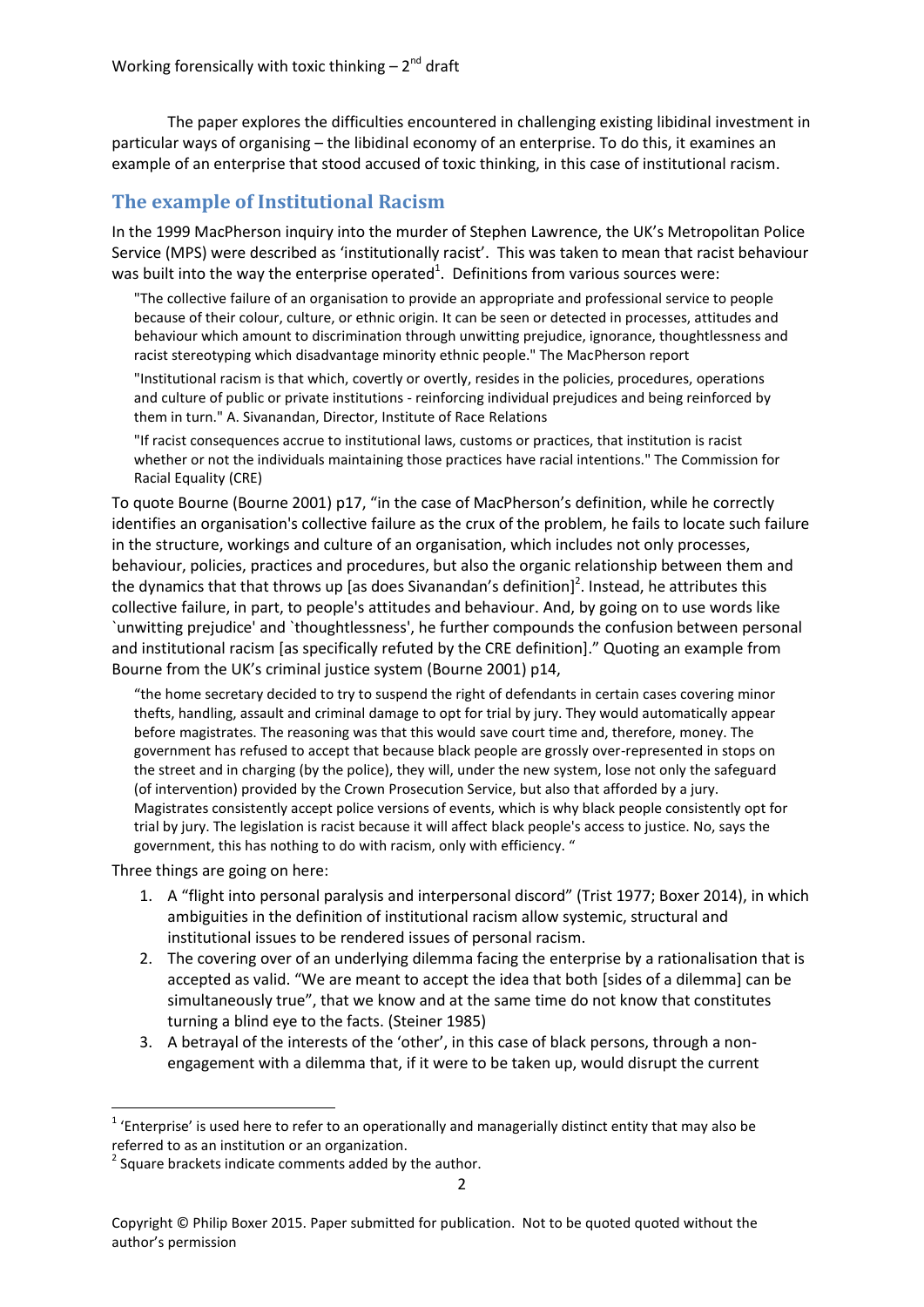systemic, structural and institutional assumptions built into the behaviours of the enterprise [\(Eigen and Boxer 2009;](#page-8-3) [Boxer 2015\)](#page-8-4).

The paper explores the psychoanalytic basis for these three things: the flight to the personal, turning a blind eye and betraying the 'other'.

## **The flight to the personal**

The systemic, structural and institutional assumptions built into an enterprise's behaviour are its 'theory-in-use', not to be confused with the theory 'espoused' by the members of an enterprise, speaking about the way an enterprise is *expected* to behave [\(Argyris and Schon 1974\)](#page-8-5). Such espoused theories are importantly distinct, and, as we see later, form the basis on which members of an enterprise can collude in their turning of a blind eye. The accusation, however, was that racism was built into MPS's theory-in-use, and that this theory-in-use was toxic to its ability to provide effective policing to an ethnically-diverse community.

To understand what it means for particular patterns of behaviour to be 'built into' an enterprise as its 'theory-in-use', we need to start from a consideration of the ego of the subject as a theory-in-use. This is an unthought known that is made manifest by the subject's object-relating that has a valency to the behaviours of the enterprise that support the subject's identifications [\(Bollas 1987\)](#page-8-6). The 'inner world organisation' of the subject's ego need not correspond to the 'organisation-in-the-mind' constituting the internal imago approximating to the 'real life' enterprise. Neither need the relationships between the part-objects of the subject's ego constitute a loved whole object for the subject that approximates to the organisation of the enterprise *per se*. Depending on the nature of this correspondence, therefore, the subject may exhibit a full range of paranoid-schizoid and depressive responses in relation to the enterprise [\(Klein 1935\)](#page-8-7).

Thus the enterprise may function as a psychic retreat for the ego's complex network of object relations, holding projected part-objects together in ways characteristic of a particular organisation. For such a psychic retreat, containment is provided by a group of objects treated as if it were a single object, namely, the enterprise [\(Armstrong 2005\)](#page-8-8). While the organisation of the enterprise may be an enactment of an internal state, however, its organisation may also emerge from the repertoire of subjects' responses to anxiety. These responses may arise from subjects' persecutory or annihilation anxiety associated with what are experienced as threatening partobjects (in Ford's case, technology dismissed directly as toxic), or they may arise from depressive or existential anxiety associated with what is experienced as a threat to the loved whole objects with which a subject is identified (technology that doesn't feel right for how we do things here at Ford) [\(Klein 1988\[1948\]\)](#page-9-2).

Either way, the explanation of institutional racism in the flight to the personal is in terms of its relation to the subject's inner-world organisation. While many police officers felt personally (and unjustly) accused in this way by the inquiry, the definition of "institutional racism" was itself clearly intended to point to something else. Police officers were not being personally accused.

#### **Turning a blind eye**

In each situation faced by the MPS, there was a collusive rationalisation for its behaviour *aka* espoused theory,, which the MacPherson report felt was inconsistent with the MPS's theory-in-use. Thus in the inquiry into Stephen Lawrence's murder [\(Skidelsky 2000\)](#page-9-3) p4, we see the MPS culture characterising the incident in terms of 'thuggery':

In his evidence to the inquiry Detective Sergeant Davidson accepted that 'one essence' of the attack was racist, but stuck to his view that the suspects would have killed anyone that night: 'because these lads had attacked whites before, very ... similarly with a similar knife. I believe this was thugs. They were described as the Krays. They were thugs who were out to kill, not particularly a black person...,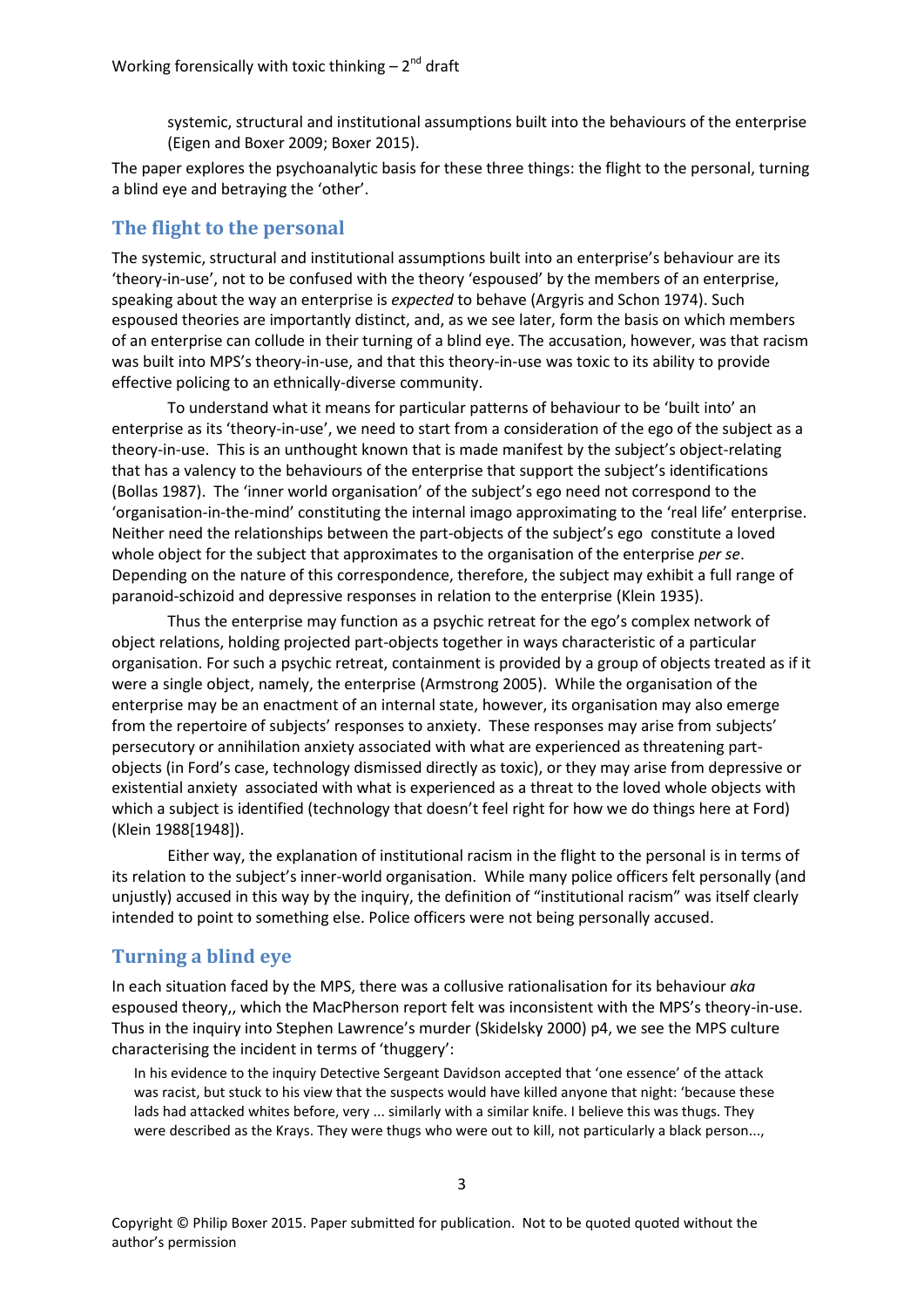and I believe that to this day that that was thugs, not racism, just pure bloody minded thuggery'. The Report adds that this was the attitude of as many as 50 per cent of those involved in the investigation.

From this perspective, the MPS was bringing its own routine practices to bear on the murder, albeit exhibiting in the process "a maze of bungling and incompetence, starting with the failure to order the early arrest of the five suspects, and continuing through all kinds of lapses of judgment, failure to follow proper procedures, delay in following up clues, and so on." [\(Skidelsky 2000\)](#page-9-3) p3. The poit made by MacPherson was that all this involved turning a blind eye to the perceptions of the black community.

When observed over time, a systematic bias was apparent, exhibited by the enterprise's theory-in-use and described as institutional racism. The MPS had a culture of 'how we do things around here' that manifested tacit assumptions reigning over the 'systematic bias'. To some extent these tacit assumptions were built into the structuring effects of the MPS's systems and procedures and could be drawn out into the open and questioned. Many recommendations were made by MacPherson to change systems and procedures. To the extent that such assumptions could not be drawn out into the open, however, they formed a ceiling. Culture change is made intractable by the resistance to, and difficulties in, raising this ceiling. This resistance reflected the interests of those whose libidinal investment were supported by the enterprise, who could be said to be *affiliated* to the enterprise's existing culture.

#### **Double subjection**

The defences arising from experienced depressive anxiety provide a way of understanding this resistance. The ego's object-relating is a relation between object-signifiers and signified-objects in which the substitution of one object-signifier for an organisation of relations between objectsignifiers is a *metaphoric* substitution. Depressive object-relating, while leaving the focus on the person and their history, focuses on the subject's defence of the whole-object characteristics of their organisation-in-the-mind, leading the subject to split it off from the realities of the behaviours undertaken in the name of the enterprise [\(Klein 1988\[1952\]\)](#page-9-4). Depressive object-relating in defence of whole objects therefore offers a way of accounting for the subject's turning of a blind eye. It is the libidinal investment in the metaphoric substitution that constitutes the 'whole object' that is being conserved, manifesting Freud's pleasure principle. The 'systematic bias' is an evidencing of a culture of object-relating supported by MPS's systems, structures and institutional arrangements.

'Symbol formation' is about the progressive freeing of the signifying relation between object-signifiers and signified-objects [\(Segal 1986\[1957\]\)](#page-9-5), but symbol formation does not itself address the particular relating by a subject of a whole object to an organisation of part-objects. This organisation is implicit in the organisation of the subject's ego, originally through the introjection of the maternal object as a container capable of containing anxiety and elaborating that anxiety meaningfully [\(Segal 1986\)](#page-9-6). At later stages of development, it is also implicit in the vertices in relation to which symbol formation is progressively organised [\(Bion 1965\)](#page-8-9). The subject can be said to be *doubly subjected*, therefore, both to the effects the ego's relation to the unconscious, but also to the socially mediated formation of vertices [\(Boxer 2014\)](#page-8-2).

Consider the narratives articulated by the individuals interviewed in the course of the MacPherson inquiry. The individual's organisation-in-the-mind was the implicit context within which their narrative was formed. This organisation-in-the-mind was not independent of the larger context of the MPS and its behaviours, but structured by the socially constructed vertices apparent in its espoused theory. Double subjection, however, meant that the individual's organisation-in-themind was also being structured by its valency with the ego's relation to the unconscious, whether or not as a whole object. The individual's double subjection was both to socially constructed ways of organising meaning (the vertices) and to the structuring effects of the unconscious organisation of cathexes, or libidinal investment. The individual's conservation of their affiliation to the MPS culture was a conservation of this particular way of living his or her double subjection.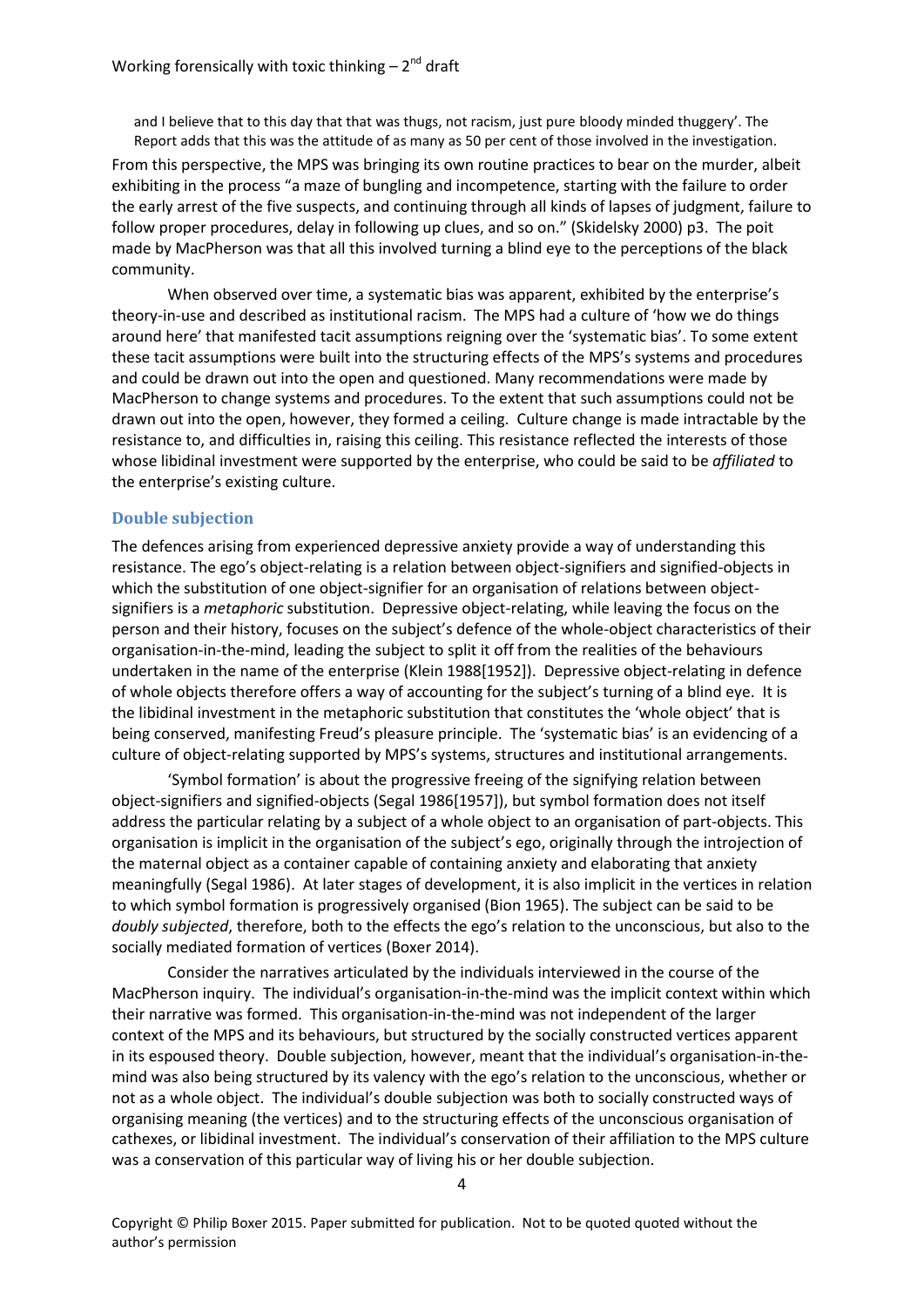By turning a blind eye, this affiliation remained undisturbed and unquestioned. But if this is not to be another version of the 'flight to the personal', we must consider how come the libidinal investment in socially constructed ways of organising meaning is so persistent. An answer lies in considering the nature of the libidinal investment in its *organisation* and its way of organising the relation to the 'other'.

## **Betraying the 'other'**

We can start by examining the effects of affiliation in the light of the reality principle, and ask what kinds of complexity are being spanned by the way an individual's network of object-signifiers is organised, and over what timespan does this span-of-complexity make discretionary choices available in producing effects? Span-of-complexity and timespan-of-discretion allow us to consider the structuring effects of a particular form of affiliation on an individual's choices, reflecting the individual's unconscious investment in a particular organisation of object-relating [\(Jaques 1982\)](#page-8-10).

Consider the following hierarchical relationship, in which dilemmas arising between a Finance Director's and an HR Director's spans-of-complexity are contained by their affiliation to the Board.





The dilemma contained by the Board involves maintaining a balance between two spans-ofcomplexity, each one representing a distinct way of organising behaviours in terms of a set of assumptions, processes and outcomes. These are distinct ways of organising meaning, in which the Finance Director maintains correct cost ratios in existing and acquired businesses by cutting costs, and the HR Director maintains the motivation of people employed by growing and developing more and more people. The dilemma arises because too much emphasis on developing people distorts cost ratios, flipping the enterprise into cost-cutting; and too much cost-cutting becomes demoralising, flipping the enterprise into needing to develop people. The dilemma is represented in [Figure 2](#page-4-0) as an oscillation back and forth between two spans-of-complexity within the continuing span-of-complexity of the Board [\(Cronen and Pearce 1985\)](#page-8-11). The MPS was subject to many such oscillations.



<span id="page-4-0"></span>Copyright © Philip Boxer 2015. Paper submitted for publication. Not to be quoted quoted without the author's permission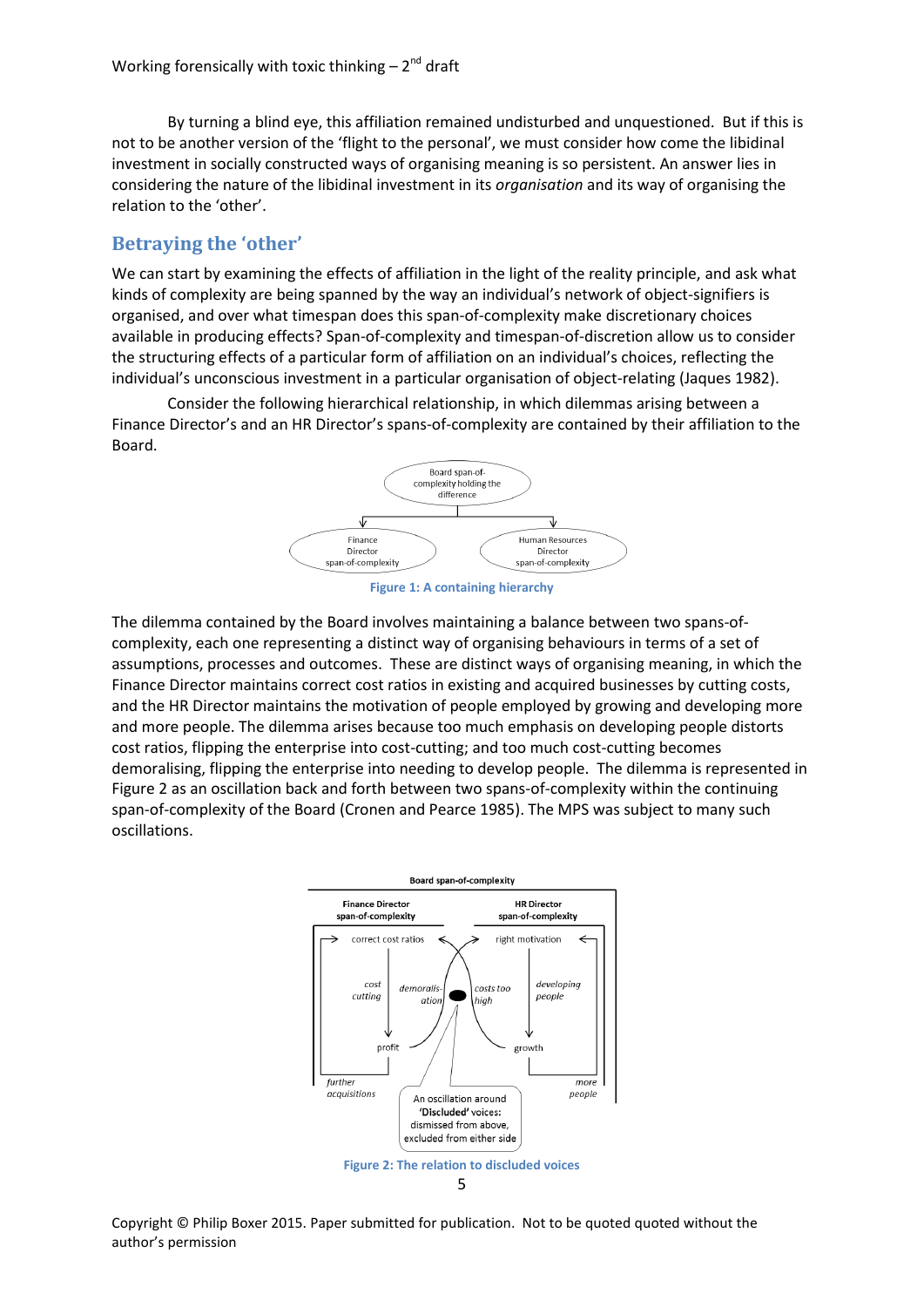Such oscillation, however many spans of complexity it moves between, is also around an underlying impossibility. This impossibility reflects an underlying tension between (in this dilemma) the interests of people and of capital. The impossibility is because, however this dilemma is held, there will be some people losing out. The voices of these people are 'discluded' by the particular way in which the dilemma is contained. 'Disclusion' means that, within the context of the structure of affiliation that is the enterprise, these voices are dis-missed from 'above' by the way the Board contains the dilemma, and ex-cluded through their falling outside existing spans-of-complexity.<sup>3</sup> Mr and Mrs Lawrence experienced disclusion, for example [\(Skidelsky 2000\)](#page-9-3) p4:

The notion that racism was one of several mingled motives for the attack on Stephen Lawrence is not self-evidently absurd. Yet the Report finds the attitude of these officers 'deplorable'. Why? Because 'any suggestion that this was not a purely racist murder is understandably anathema to Mr and Mrs Lawrence and indeed to the black community ... and can only lead to the conclusion in the minds of Mr and Mrs Lawrence that proper concentration was not brought to bear upon the investigation of the racist murder of their son, and that such an approach must have skewed the nature and direction of the investigation'.

The voices of Mr and Mrs Lawrence were discluded at the time of the original investigation, even though it later emerged that the MPS had placed a police 'spy' close to the Lawrence family in preparation for the original inquiry. An undercover officer had been "positioned close to the Lawrence family campaign" to exchange "fascinating and valuable" information about the grieving family, including details on Doreen and Neville Lawrence's marriage. [\(Dodd and Evans 2014\)](#page-8-12).

It is this disclusion, therefore, that makes the racism institutional, as it is built into the very ways of organising meaning in which individuals are libidinally invested. The disclusion manifests itself in the form of micro-aggressions, "brief and commonplace daily verbal, behavioural, or environmental indignities, whether intentional or unintentional, that communicate hostile, derogatory or negative slights and insults" [\(Wing Sue, M. et al. 2007\)](#page-9-7). It is these micro-aggressions that lead to the eventual 'murder' of good ideas. They have the effect of 'discluding' the other and enabling the enterprise to 'turn a blind eye'. For example:

In all sites, Black and Minority Ethnic (BME) research participants described mistrust of the police and an expectation of discrimination. For example, an African-Caribbean woman said she worried about her son being "stitched up" by the police "because I am Black. We worry, worry, worry until our men and boys are back home safe every night. I tell my son if you see the police, don't give them any excuse, stand perfectly still, hands away from your pockets and answer politely and truthfully. But you know, the problem is if you do that they think you are being lippy." [\(Foster, Newburn et al. 2005\)](#page-8-13) p64

These experiences, and the mistrust and hostility they engender, are passed on to younger people who may not have had such experiences themselves. The research showed that local African-Caribbean young people strongly believed that the local police were racist, but were unable to describe instances of behaviour which they had experienced as racist. They were unable to untangle: "What is actually their experience and someone else's, what is the truth of the situation, what is prejudice and what is the law and what is just a person's attitude. It's all got mixed up."

The limitation of structures of affiliation are therefore reflected in their inability to hear the voices of those not already affiliated to their ways-of-understanding. It is this inability that, in its extreme form, gives rise to the "stalemate, monothematic dogmatism and polarization" associated with maladaptive responses to turbulent environments [\(Baburoglu 1988\)](#page-8-14). This dynamic of disclusion

**.** 

 $3$  The origins of this word 'disclusion' is from a step-grandson. We were spending the day with him. He has encyclopaedic knowledge of Star Wars and used the metaphor of his 'dark side' to describe the anger he sometimes felt in relation to his brother and sister. His brother and sister are somewhat older, and he associated his anger with finding himself on the outside of their pairing within the context of the family. He said: "I know it is not a real word, but I get angry when they disclude me". The feeling of disclusion is one that I, too, am familiar with from my own family history, so it was easy for me to take it up and use it as you read here.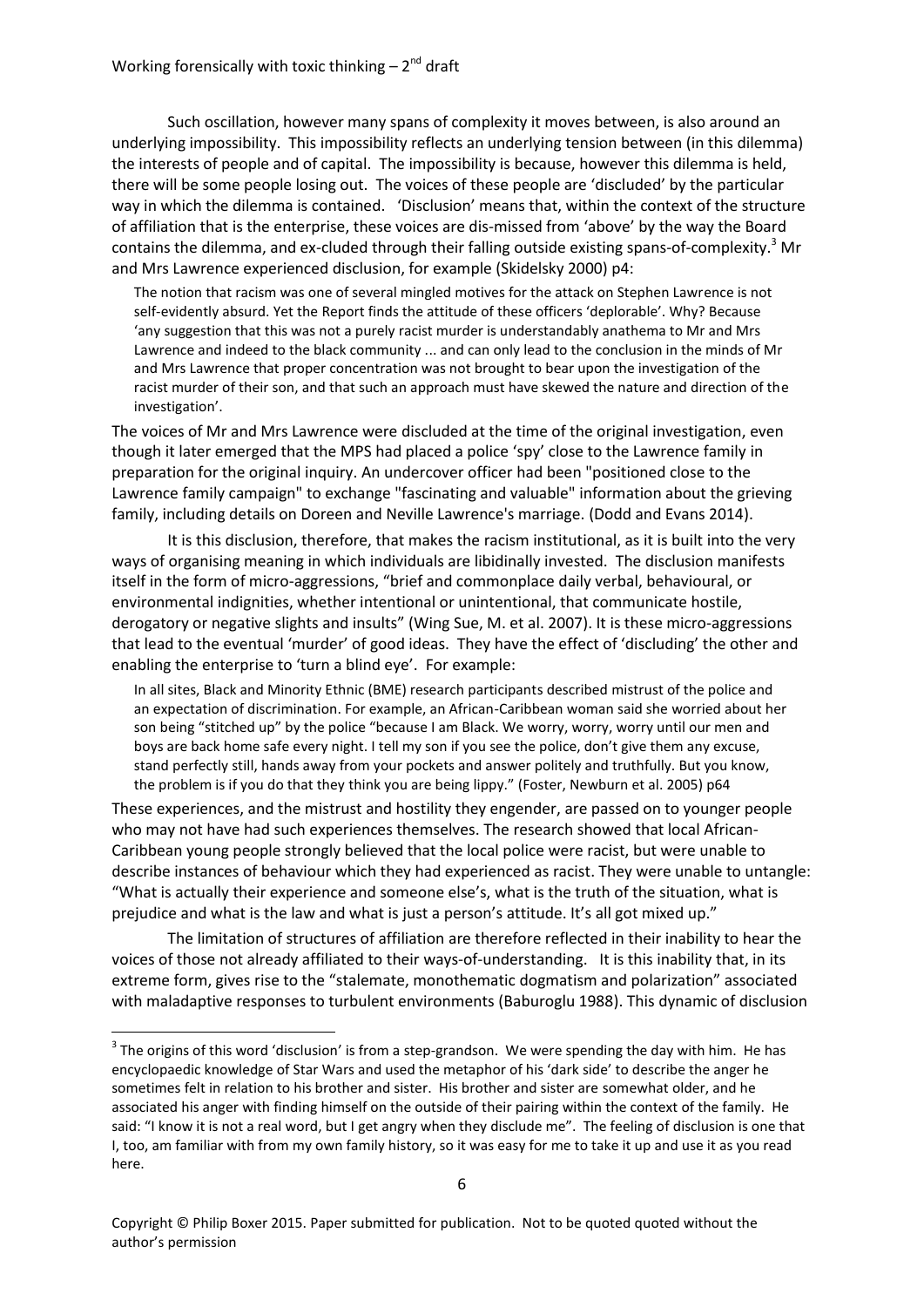does not come from any individual, but from the cumulative effect of many individuals' libidinal investments in these 'ways of doing things'.<sup>4</sup> It is therefore the structure of affiliation with its ways of organising meaning that is toxic because of the damaging effects of what it discludes, its 'crime' being the disclusion of 'other' voices.

## **Forensic process**

'Forensic' denotes the application of scientific methods and techniques to the investigation of crime. Any structure of affiliation will be producing this effect of disclusion all the time, so that the adoption of a forensic process implies some focus on what is being lost through these effects. In the following example, this was appropriate support for the victims of domestic violence [\(Foster,](#page-8-13)  [Newburn et al. 2005\)](#page-8-13) p63:

Police services sometimes struggled to provide an appropriate and professional service for those minority communities who had little or no spoken English. While all sites off e red some form of interpreting service, trained interpreters were often scarce, and sometimes not appropriate for the needs of the victim. For example, workers with Asian women who were victims of domestic violence reported that most interpreters used by the police were middle-aged Asian men. For the women concerned, reporting domestic violence to the police was problematic under any circumstances, doing so in front of a male interpreter even worse.

Here, the MPS was addressing the 'otherness' of the situation, but in such a way as to include its own ways of creating meaning within the situation and to exclude those of the 'other'.

Approaching this situation forensically, it was a dilemma in which the behaviours of the MPS were on one side of the dilemma, all other voices being discluded. The MPS was holding on to its particular ways of judging what was appropriate within its containing hierarchy, the affect attaching to this way of organising meaning. These ways of organising meaning discluded the 'other', representing a betrayal of the very communities it was claiming to serve.

In these dilemmas, therefore, the turning of a blind eye masked something further. It was a turning of a blind eye towards some not-knowing that, if taken up, would have changed the nature of the enterprise itself and therefore the forms of libidinal investment it could support [\(Lenthall](#page-9-8)  [1998\)](#page-9-8). In the case of the MPS, it would not be sufficient to recruit from the ethnic minorities it served. The MPS would have to recognise and identify the not-knowing covered over by its acts of disclusion in ways that challenged its existing spans-of- complexity and timespans-of-discretion. Such work defines forensic process, which aims to uncover what voices are being murdered by the cumulative effects of existing libidinal investments in its members. To understand this work psychoanalytically, we must consider what is beyond the pleasure principle, behind the defence of the subject's 'whole object'?

## **Disclusion as covering over what is lost**

1

Libidinal investment is not only an unconscious relation to what can be repeated. It is also a relation to what is lost, or rather what cannot be re-found [\(Freud 1961\[1925\]\)](#page-8-15) p235-236, referred to in the following as a relation to *Das Ding*:

"Das Ding is that which I will call the beyond-of-the-signified. It is a function of this beyondof-the-signified, and of an emotional relationship to it, that the subject keeps its distance and is constituted in a kind of relationship characterised by primary affect, prior to any repression… It is then in relation to Das Ding that the first orientation, the first choice, the first seat of subjective orientation takes place"[\(Lacan 1992 \[1959-1960\]\)](#page-9-9) p54

 $<sup>4</sup>$  I believe this to be the 'psychosocial resonance' spoken of by Gilles Amado in his paper Amado, G. (2009).</sup> "Psychic Imprisonment and Its Release within Organizations and Working Relationships." Organisational & Social Dynamics **9**(1): 1-20.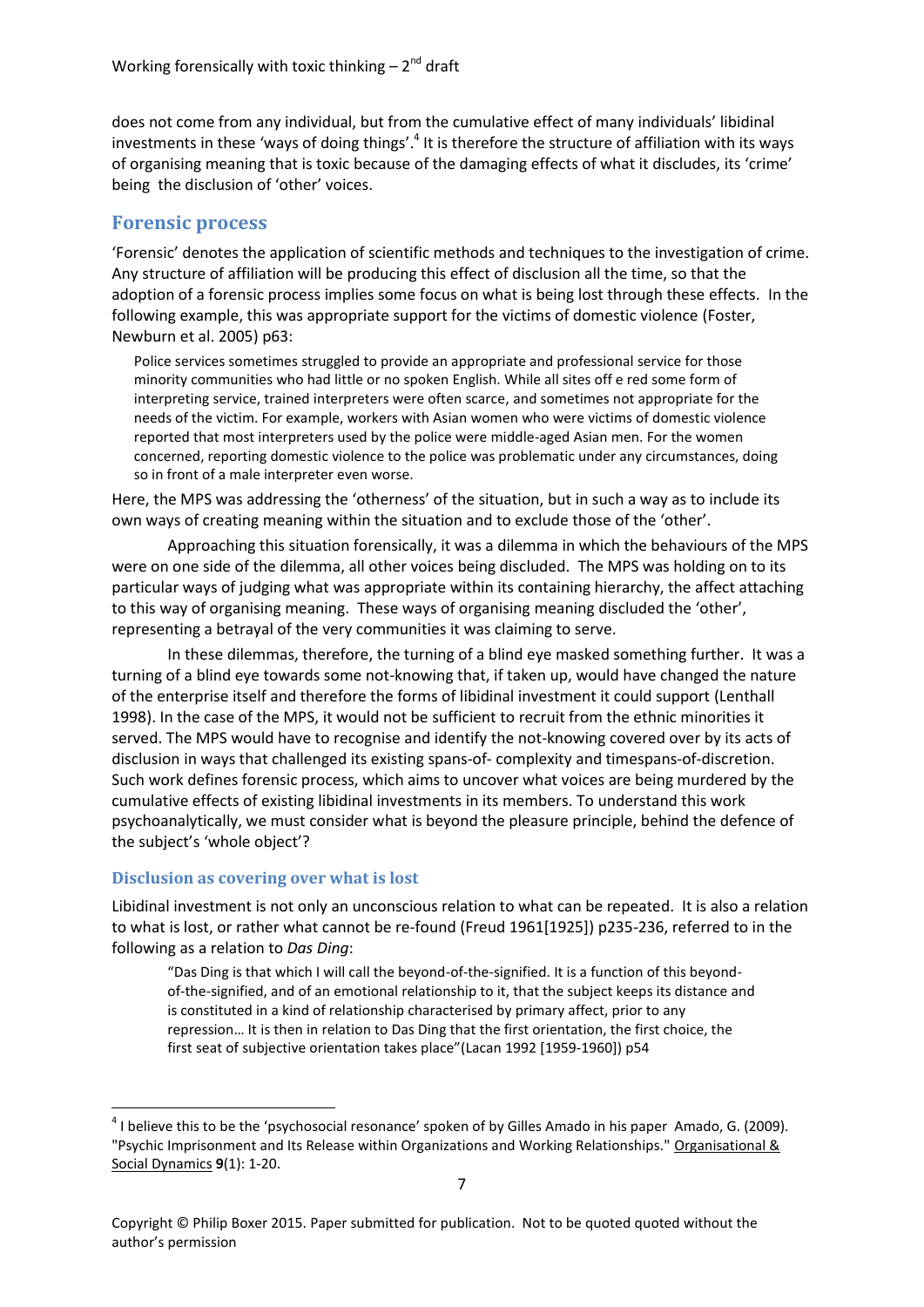This 'seat of subjective orientation' takes different forms, depending on what kind of 'losing' is at stake. These relate to the subject's experienced elaboration of identity (oral, phallic, voice) and to the subject's experience of limitation to this elaboration (anal, gaze) [\(Lacan 2014\[2004\]\)](#page-9-10). These last two forms of experienced limitation correspond to depressive and persecutory forms of anxiety. Approached in terms of the relation of the MPS to its environment, however, the betrayal of the 'other' through acts of disclusion emerge from a refusal to continue with the elaboration of identity beyond the gaze of affiliation. To do wo would involve taking up a relation to the voice of the 'other', behind which is the voice of the unconscious, with its disruptive effects on the organisation of meaning supported by the gaze. This is the particular relation to what is still to be re-found.

The relation to the scopic partial drive (*aka* the gaze) therefore provides a way of understanding the nature of the libidinal investment in sustaining a particular form of affiliation [\(Boxer 2015\)](#page-8-4). A crisis in this relation, giving rise to existential anxiety (*aka* depressive anxiety), arises when its founding precepts are shaken by events that it can no longer give meaning to. These are the events to which the forensic process gives particular attention, but they are also the events that may precipitate a second crisis leading towards a moment to conclude [\(Lacan 2006\[1966\]f\)](#page-9-11). Moving beyond this crisis involves taking up a relation to not-knowing that is the relation to the invocatory partial drive (*aka* the voice). It is this preparedness to take up a relation to what is not-known in a situation that is most characteristic of a forensic process.

## **In Conclusion**

We have used this case of the MPD being accused of institutional racism to explore the difficulties faced in challenging existing libidinal investment in particular ways of organising. After setting aside the 'flight to the personal', we have shown how 'turning a blind eye' allows the individual to conserve their double subjection in such a way as to leave their libidinal investment undisturbed. We have seen, however, how the unintended side-effect of this conservation is to 'disclude' the voices of those whose identities are not supported by an affiliated to the MPS – the betrayed 'others'.

But who cares about this betrayal? In the case of Ford, the owners care because its ways of organising meaning are toxic to the future of Ford. But is this also the case for the MPS? For the MPS to care about its 'others', it must take into consideration the toxic effects of its ways of organising meaning on the communities it is policing. The MPS has to care about the experience of the 'other':

The definition of racism, after a long and meandering discussion, is that it is anything perceived to be racist. The perpetrators of racist activity may not know they are racist at all. All they have to do to be so called is to treat people in a way which is interpreted as being racist. Racism, in short, is insensitivity to the feelings of members of ethnic minorities. It is a cultural failure. The Metropolitan Police Service caused offence to the black community and therefore was 'institutionally racist'. [\(Skidelsky 2000\)](#page-9-3) p3

The toxicity of toxic thinking, therefore, is in the eye of the 'other' and not in that of the thinker. Working forensically, with its use of the metaphor of 'murder' to focus on the perpetrator rather than on the victim, is therefore not to ask what is toxic, but rather to ask what or who is getting murdered and why. The conclusion of the paper is that the murders of 'otherness' are to cover over what has been lost and is felt to be impossible to re-find. Not to betray the 'other' involves dying enough to an existing way of organising meaning in order to make room for more than is currently possible, an ethic of living between two deaths, living between dying to an existing way of thinking and actually dying [\(Lacan 1992 \[1959-1960\]\)](#page-9-9).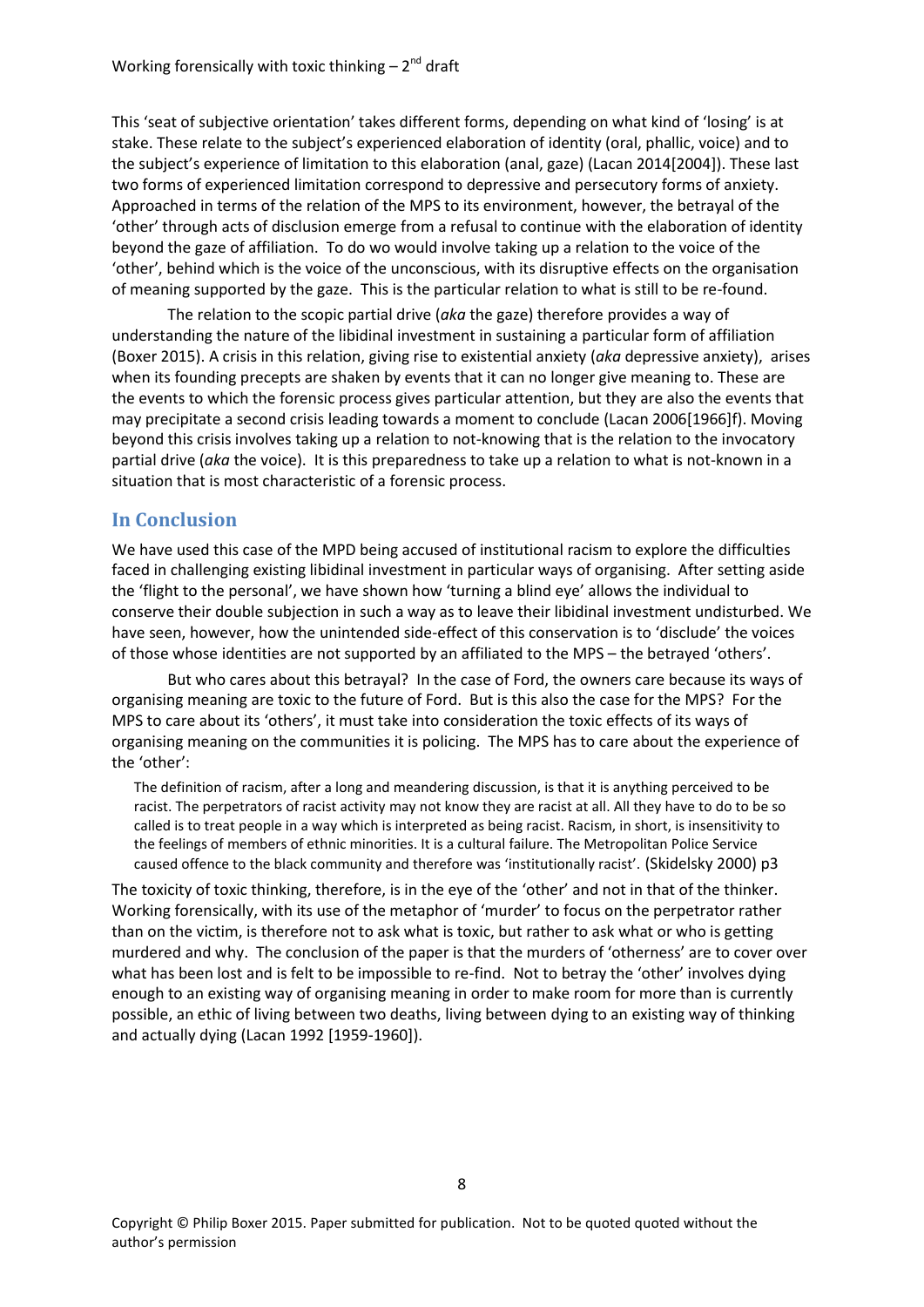# **References**

- Amado, G. (2009). "Psychic Imprisonment and Its Release within Organizations and Working Relationships." Organisational & Social Dynamics **9**(1): 1-20.
- <span id="page-8-5"></span>Argyris, C. and D. A. Schon (1974). Theory-in-Practice: increasing professional effectiveness. San Francisco, Jossey-Bass.
- <span id="page-8-8"></span>Armstrong, D. (2005). "Psychic retreats": the organizational relevance of a psychoanalytic formulation. Organization in the Mind: Psychoanalysis, Group Relations and Organizational Consultancy - Occasional Papers 1989-2003. R. French. London, Karnac**:** 69-89.
- <span id="page-8-14"></span>Baburoglu, O. N. (1988). "The Vortical Environment: The Fifth in the Emery-Trist Levels of Organizational Environments." Human Relations **41**(3): 181-210.
- <span id="page-8-9"></span>Bion, W. R. (1965). Transformations. London, Heinemann.
- <span id="page-8-6"></span>Bollas, C. (1987). The Shadow of the Object: Psychoanalysis of the Unthought Known. London, Free Association Books.
- <span id="page-8-1"></span>Bourne, J. (2001). "The Life and Times of Institutional Racism." Race & Class **43**(2): 7-22.
- <span id="page-8-2"></span>Boxer, P. J. (2014). Defences against innovation: the conservation of vagueness. Defences Against Anxiety: Explorations in a Paradigm. D. Armstrong and M. Rustin. London, Karnac.
- <span id="page-8-4"></span>Boxer, P. J. (2015). "Betraying the citizen: social defences against innovation." Organisational & Social Dynamics **15**(1).
- <span id="page-8-11"></span>Cronen, V. E. and W. B. Pearce (1985). Toward an Explanation of How the Milan Method Works: An Invitation to a Systemic Epistemology and The Evolution of Family Systems. Applications of Systemic Family Therapy: The Milan Approach. D. Campbell and R. Draper. London, Grune & Stratton.
- <span id="page-8-12"></span>Dodd, V. and R. Evans (2014). Lawrence revelations: admit institutional racism, Met chief told. The Guardian. London.
- <span id="page-8-3"></span>Eigen, C. and P. J. Boxer (2009). The Consultant's Dilemma: Discovering Differences that Deliver Value. 26th Annual Meetings of the International Society for the Psychoanalytic Study of Organizations, Toledo, Spain.
- <span id="page-8-13"></span>Foster, J., T. Newburn, et al. (2005). Assessing the impact of the Stephen Lawrence Inquiry. London, Development and Statistics Directorate. **294**.
- <span id="page-8-15"></span>Freud, S. (1961[1925]). Negation. The Standard Edition of the Complete Psychological Works of Sigmund Freud. London, The Hogarth Press. **XIX (1923-1925):** 233-239.
- <span id="page-8-10"></span>Jaques, E. (1982). The Form of Time. London, Heinemann.
- <span id="page-8-0"></span>Kaas, H.-W. and T. Fleming (2014). "Bill Ford charts a course for the future." McKinsey Quarterly **October**.
- <span id="page-8-7"></span>Klein, M. (1935). "A Contribution to the Psychogenesis of Manic-Depressive States." International Journal of Psycho-Analysis **16**: 145-174.